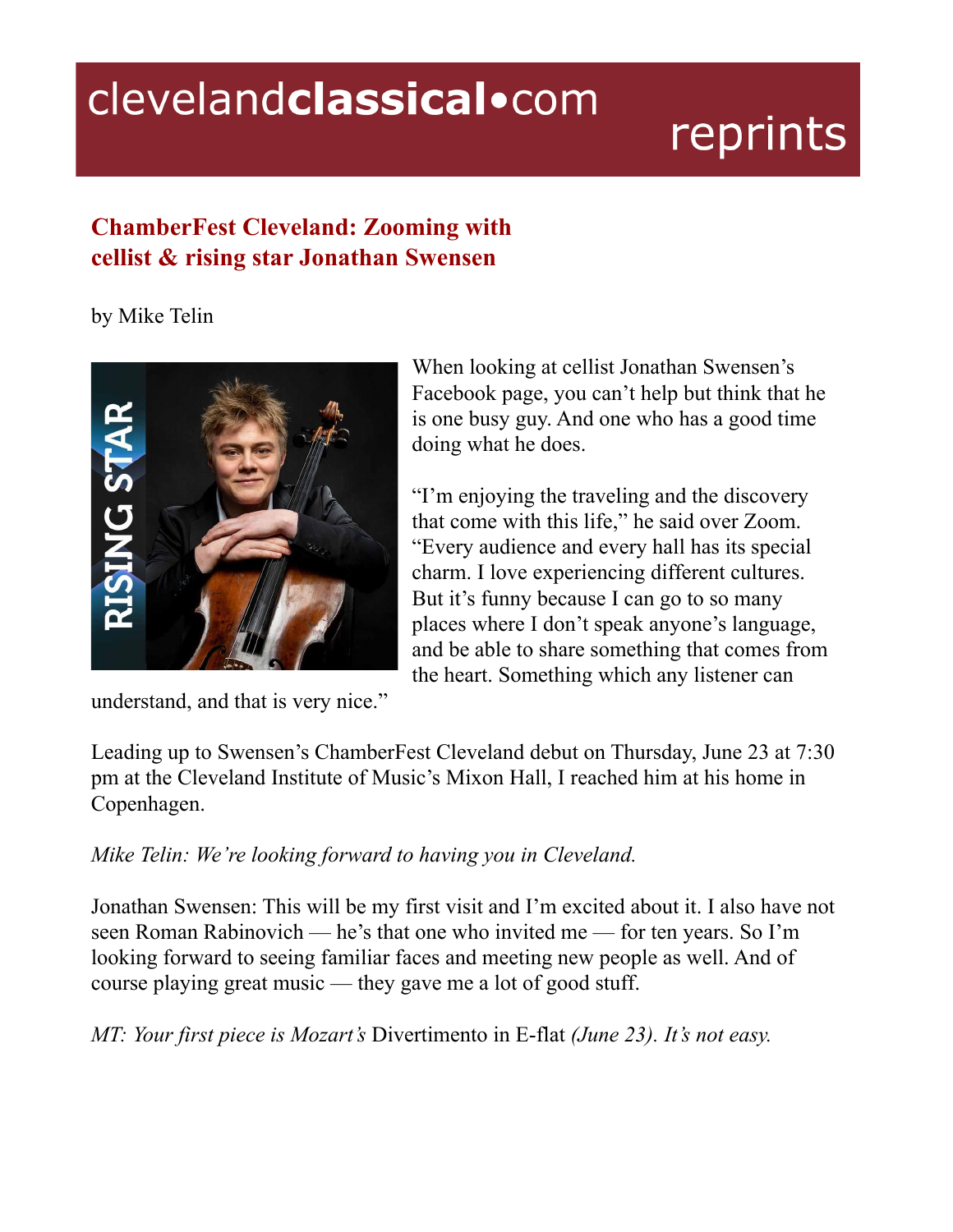JS: It's not, but it's a favorite of mine. I've only played it for an audition a long time ago so I'm looking forward to playing it at an actual concert. There's a completely different feel preparing it for a concert than for an audition, and personally, I prefer the concert.

It's beautiful, and the cello has quite a big role in it. Many people complain about Mozart not writing a cello concerto, but he did write some great cello parts in his last string quartets and this trio. Even his early quartets — a simple bassline can be one of the hardest things to play well, and I find it highly enjoyable. It's simple and genius so it's hard not to love it.

*MT: You do have some really great pieces — in addition to the Mozart you have Fritz Kreisler's* Three Pieces for Piano Trio *(June 24), Beethoven's* Trio in E-flat *(June 25), and Franck's* Piano Trio in f-sharp *(June 30).*

JS: They gave me a lot of trios, and I'm playing with so many amazing musicians.

*MT: The Debussy Sonata with pianist Juho Pohjonen (June 30) is also on your list of assignments.*

JS: I've been playing this since I was sixteen and every time I do, I find things that I haven't noticed before — new textures and colors. It's a remarkable piece. It's amazing how much beauty can be delivered within the course of ten minutes, and this sonata is a strong example of that. And to get to play it with Juho is incredibly exciting.

But the most challenging work of the two weeks is Anna Thorvaldsdottir's *In the Light of Air* (July 1). It's written in a way that is more than notes on a page. Every sound has a unique marking, so I need to study what every single sign means to know what to do at any given moment. This is a new way of thinking for me and I'm very excited about it. It's the first time I'm playing a contemporary piece with this kind of complexity.

But my theory is that when looking at the score, it looks complex, but once you delve into the language it begins to simplify itself — the big horizons begin to make sense. In a way, I think it's just a matter of cracking the code. I'm still in the process of doing that but it's very interesting and a lot of fun to work on.

## *MT: What are your plans for the rest of the summer?*

JS: After ChamberFest I'm going back to Copenhagen and playing a lot of festivals. I live 50/50 between Boston and Copenhagen. I like to be in Denmark in the summer — I was born here and all of my friends are here. And the summer is the busiest season for